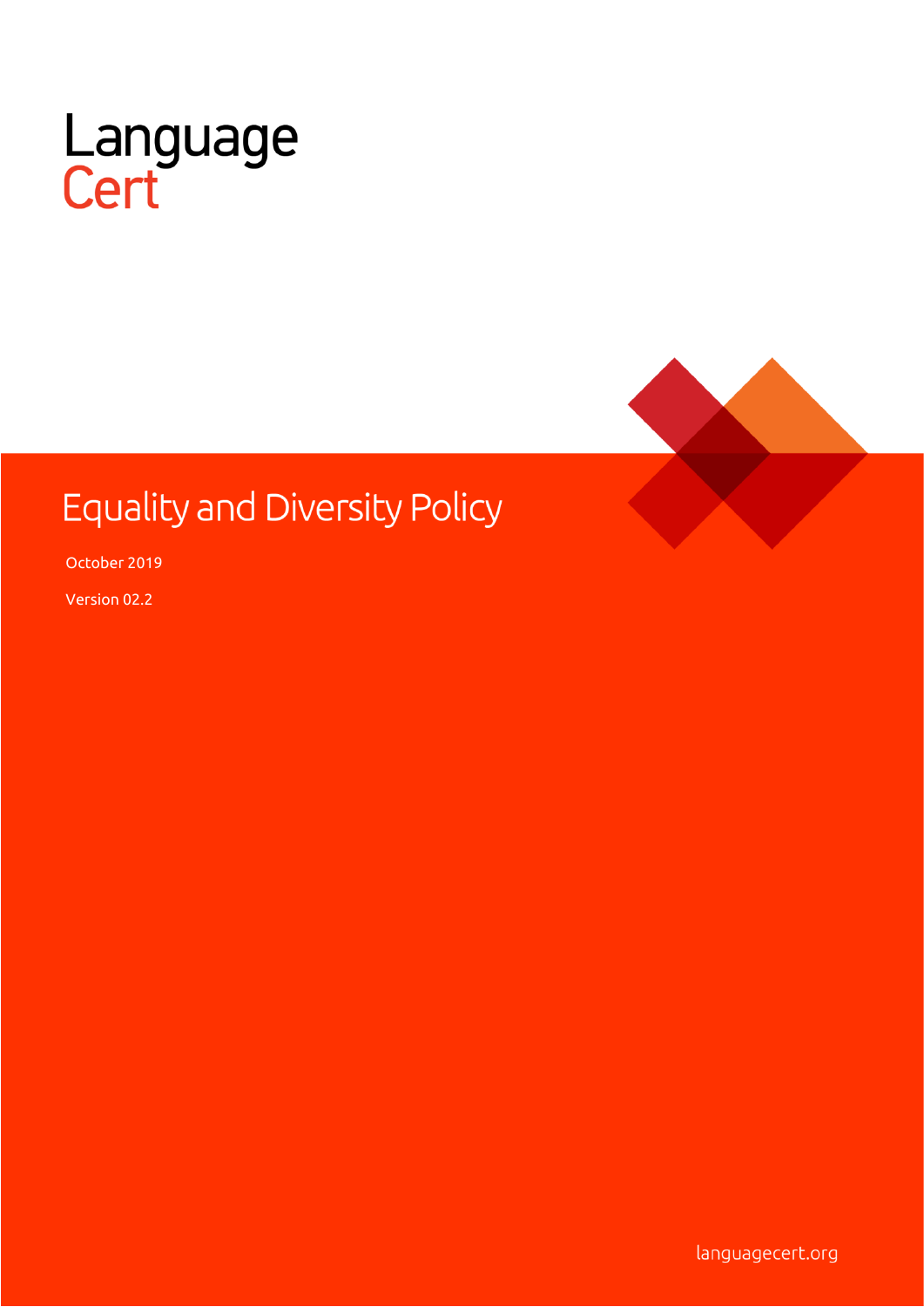# **Introduction**

This policy applies to our centres and candidates who are delivering/enrolled in or have taken a LanguageCert approved qualification or unit.

It sets out our intention to deliver a service and range of qualifications that are fair, accessible and do not contain any unnecessary barriers to entry.

# **Centre's responsibility**

It is important that any staff involved in the delivery of our qualifications and your candidates are made fully aware of the contents of the policy (e.g. during their induction when first embarking on LanguageCert qualifications).

## **Review arrangements**

We will review the policy annually and revise it when necessary in response to customer and candidate feedback, changes in our practices, actions from the regulatory authorities or external agencies, or changes in legislation.

If you would like to feed back any views, please contact us via the details provided at the end of this policy.

# **Areas covered by the policy**

#### • **LanguageCert Staff**

LanguageCert commits to incorporating specific and appropriate duties with respect to implementing the equal opportunities policy into job descriptions and work objectives of all staff.

LanguageCert will provide equality training and guidance as appropriate to our staff, including as part of staff' induction training as well as subsequent on-going courses deemed necessary via our internal staff performance review arrangements.

### • **Qualification Development**

LanguageCert will ensure that there are no features that could disadvantage any groups of candidates who share a particular characteristic or act as barriers to entry, other than those directly related to the purpose of the units or qualifications. The nature of any such features or barriers will be stated and the inclusion of the requirements that create the barrier justified in terms of why they are required for the particular unit or qualification.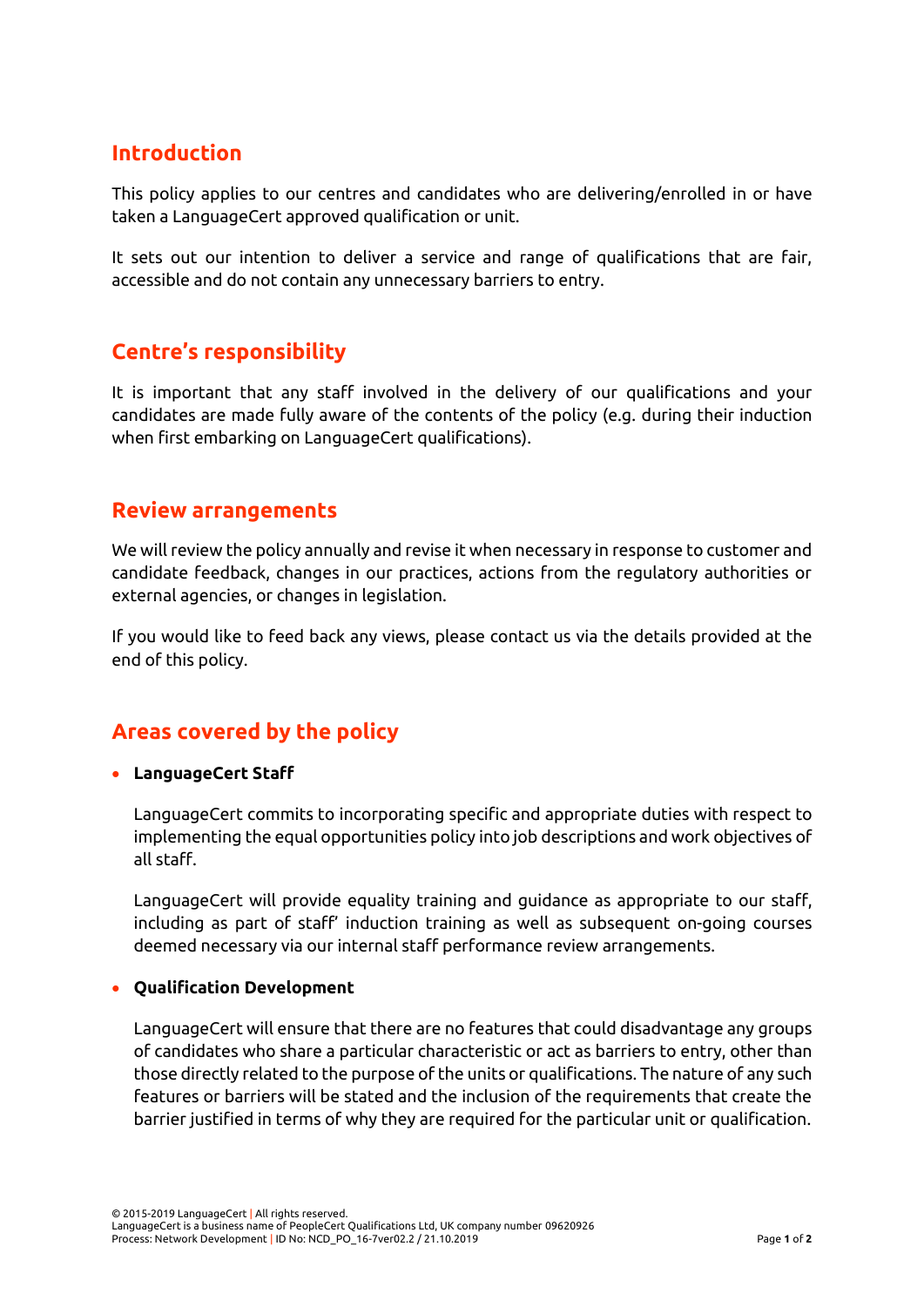#### • **Centres**

LanguageCert expects its centres to enable candidates to have equal access to training and assessment for qualifications irrespective of their age, disability, gender reassignment, marriage or civil partnership, pregnancy and maternity, race, religion or belief, sex, sexual orientation (The Protected Characteristics). Assessment must similarly be undertaken without discrimination. Centres are required to have in place a policy to ensure that such discrimination does not occur either directly, indirectly or as a result of pressure from other bodies. A centre's policy should apply to all satellite/associated venues and there should be arrangements in place to monitor its application and effectiveness.

Where complaints relating to issues of inequality cannot be satisfactorily resolved by the centre, candidates must be made aware of their right to appeal to LanguageCert via the arrangements outlined in our Appeals Policy.

# **Monitoring the success and relevance of our arrangements**

LanguageCert is committed to complying with all current and relevant legislation which, at the time of this writing, includes but is not limited to the Equality Act 2010 and any other applicable international legislation. In addition, LanguageCert will comply with local laws as deemed appropriate.

As part of the candidate registration and certification processes for qualifications and units, LanguageCert may collect information on diversity, requests for special considerations and reasonable adjustments, access arrangements and feedback from candidates, centres and other stakeholders.

All relevant issues identified that suggest that our provision or services may have unnecessarily impacted on candidates will be reported back to our Quality Officer, who will be responsible for ensuring that relevant staff introduce, as appropriate, amendments to provision and/or services where necessary and in accordance with our documented procedures for developing and reviewing units and qualifications.

Details of our ongoing reviews will be made available to the qualification regulators upon request.

# **Contact us**

For any queries about the contents of the policy, please contact us by using the channels described in the "Contact Us Guide".